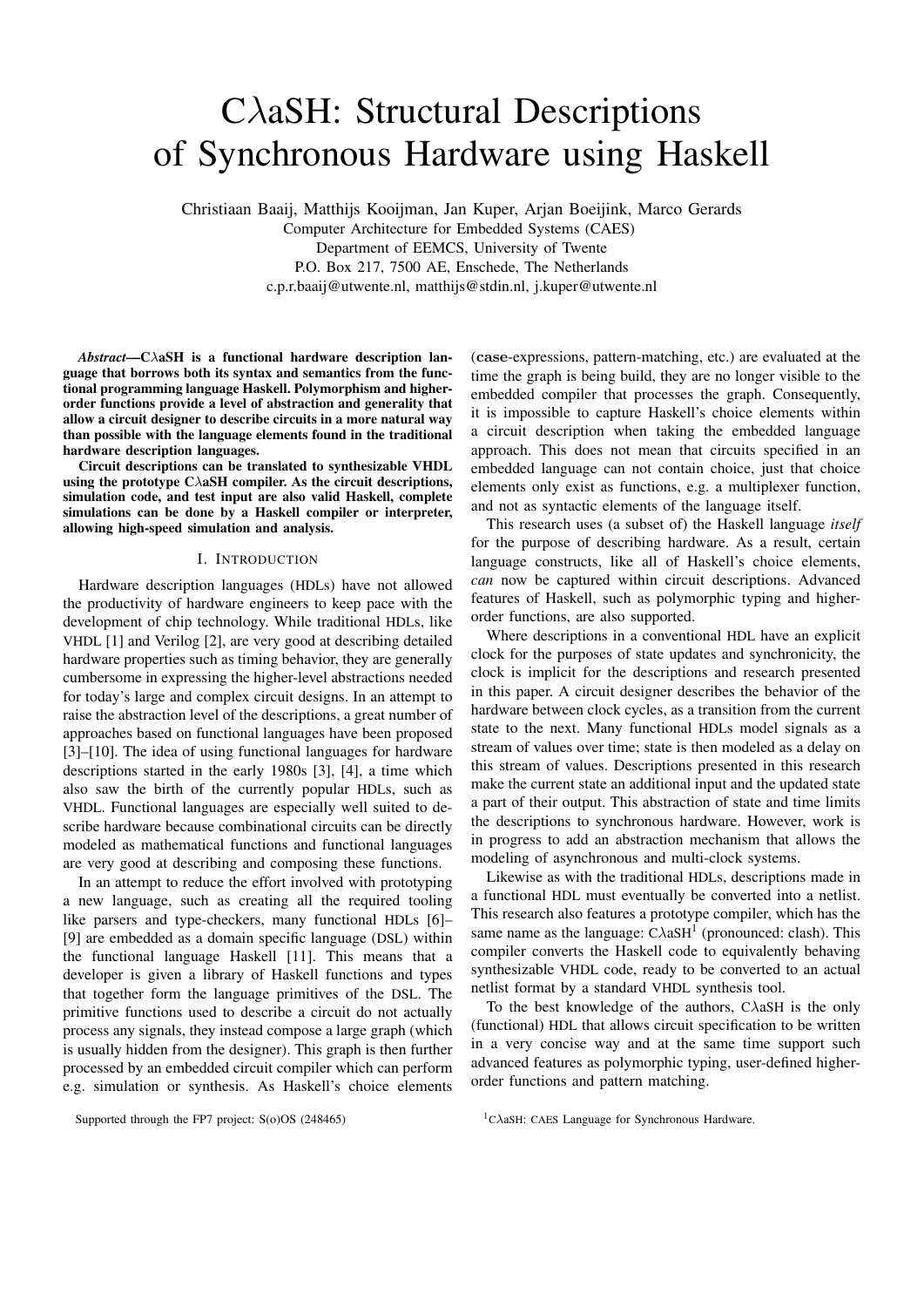

Fig. 1. Combinational Multiply-Accumulate

The next section will describe the language elements of CλaSH, and Section III gives a high-level overview of the CλaSH compiler. Section IV discusses two use-cases, a FIR filter, and a higher-order CPU design. The related work section (Section V) is placed towards the end, as the features of  $C\lambda$ aSH should be presented before comparing CλaSH to existing (functional) HDLs. Conclusions are presented in Section VI, and future work is discussed in Section VII.

## II. HARDWARE DESCRIPTION IN HASKELL

This section describes the basic language elements of CλaSH and the support of these elements within the CλaSH compiler. In various subsections, the relation between the language elements and their eventual netlist representation is also highlighted.

## *A. Function application*

Two basic elements of a functional program are functions and function application. These have a single obvious translation to a netlist format: 1) every function is translated to a component, 2) every function argument is translated to an input port, 3) the result value of a function is translated to an output port, and 4) function applications are translated to component instantiations. The result value can have a composite type (such as a tuple), so the fact that a function has just a single result value does not pose any limitation. The actual arguments of a function application are assigned to signals, which are then mapped to the corresponding input ports of the component. The output port of the function is also mapped to a signal, which is used as the result of the application itself. Since every function generates its own component, the hierarchy of function calls is reflected in the final netlist.

The short example below (1) gives a demonstration of the conciseness that can be achieved with CλaSH when compared to other (more traditional) HDLs. The example is a combinational multiply-accumulate circuit that works for *any* word length (this type of polymorphism will be further elaborated in Section II-D). The corresponding netlist is depicted in Figure 1.

$$
mac\ a\ b\ c = add\ (mul\ a\ b)\ c\tag{1}
$$

The use of a composite result value is demonstrated in the next example (2), where the multiply-accumulate circuit returns not only the accumulation result, but also the intermediate multiplication result (see Figure 2, where the double arrow suggests the composite output).



Fig. 2. Combinational Multiply-Accumulate (composite output)

$$
mac \ a \ b \ c = (z, add \ z \ c)
$$
  
where  

$$
z = mul \ a \ b
$$
 (2)

*B. Choice*

In Haskell, choice can be achieved by a large set of syntactic elements, consisting of: case expressions, if  $-$  then  $-$  else expressions, pattern matching, and guards. The most general of these are the case expressions (if expressions can be directly translated to case expressions). When transforming a CλaSH description to a netlist, a case expression is translated to a multiplexer. The control value of the case expression is fed into a number of comparators, and their combined output forms the selection port of the multiplexer. The result of each alternative in the case expression is linked to the corresponding input port of the multiplexer.

A code example (3) that uses a case expression and if − then − else expressions is shown below. The function counts up or down depending on the direction variable, and has a bound variable that determines both the upper bound and wrap-around point of the counter. The direction variable is of the following, user-defined, enumeration datatype:

$$
data\;Direction = Up \mid Down
$$

The naive netlist corresponding to this example is depicted in Figure 3. Note that the direction variable is only compared to  $Up$ , as an inequality immediately implies that *direction* is Down (as derived by the compiler).

| counter bound direction $x = \text{case direction of}$ |      |
|--------------------------------------------------------|------|
| $Up \rightarrow \text{if } x < bound \text{ then}$     |      |
| $x + 1$                                                | else |
| $0$                                                    |      |
| $Down \rightarrow \text{if } x > 0$                    |      |
| $x - 1$                                                | else |
| $bound$                                                |      |

A *user-friendly* and also powerful form of choice that is not found in the traditional HDLs is pattern matching. A function can be defined in multiple clauses, where each clause corresponds to a pattern. When an argument matches a pattern, the corresponding clause will be used. Expressions can also contain guards, where the expression is only executed if the guard evaluates to true, and continues with the next clause if the guard evaluates to false. Like if  $-$  then  $-$  else expressions, pattern matching and guards have a (straightforward) translation to case expressions and can as such be mapped to multiplexers. A second version (4) of the earlier example, now using both pattern matching and guards, can be seen on the next page. The guard is the expression that follows the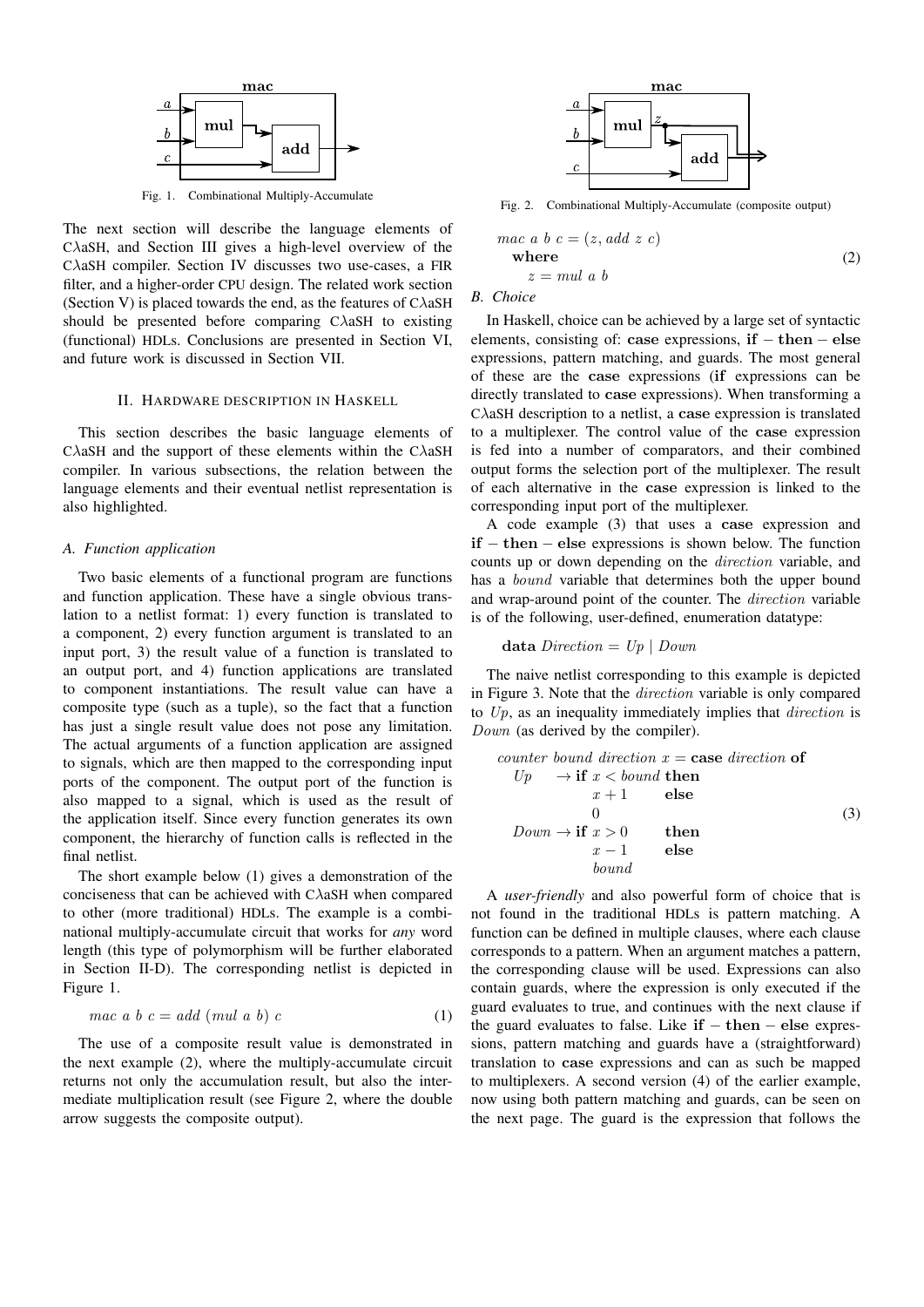

Fig. 3. Counter netlist

vertical bar ( $\vert$ ) and precedes the assignment operator  $(=)$ . The otherwise guards always evaluate to true.

The second version corresponds to the same naive netlist representation (Figure 3) as the earlier example.

counter bound Up 
$$
x \mid x < bound = x + 1
$$

\n $| \text{ otherwise } = 0$ 

\ncounter bound Down  $x \mid x > 0$   $= x - 1$ 

\n $| \text{ otherwise } = \text{bound}$ 

\n(4)

## *C. Types*

Haskell is a statically-typed language, meaning that the type of a variable or function is determined at compile-time. Not all of Haskell's typing constructs have a clear translation to hardware, therefore this section only deals with the types that do have a clear correspondence to hardware. The translatable types are divided into two categories: *built-in* types and *userdefined* types. Built-in types are those types for which a fixed translation is defined within the CλaSH compiler. The CλaSH compiler has generic translation rules to translate the userdefined types, which are described later on.

Type annotations (entities in VHDL) are optional, since the CλaSH compiler can derive them when the top-level function *is* annotated with its type.

*1) Built-in types:* The following types have fixed translations defined within the CλaSH compiler:

- Bit: the most basic type available. It can have two values: Low or High.
- Bool: this is a basic logic type. It can have two values: True or False. Supporting the Bool type is required in order to support the if  $-$  then  $-$  else expression.
- Signed, Unsigned: these are types to represent integers, and both are parametrizable in their size. The overflow behavior of the numeric operators defined for these types is *wrap-around*.
- Vector: this type can contain elements of any type and has a static length. The Vector type constructor takes two arguments: the length of the vector and the type of the elements contained in it. The short-hand notation used for the vector type in the rest of paper is:  $[a | n]$ , where  $a$  is the element type, and  $n$  is the length of the vector.

Index: the main purpose of the *Index* type is to be used as an index into a *Vector*, and has an integer range from zero to a specified upper bound. If a value of this type exceeds either bounds, an error will be thrown during simulation.

*2) User-defined types:* A designer may define a completely new type by an algebraic datatype declaration using the data keyword. Type synonyms can be introduced using the type keyword. Type synonyms do not need any particular translation, as a synonym will use the same representation as the original type.

Algebraic datatypes can be categorized as follows:

Single constructor: datatypes with a single constructor with one or more fields allow values to be packed together in a record-like structure. Haskell's built-in tuple types are also defined as single constructor algebraic types (using some syntactic sugar). An example of a single constructor type with multiple fields is the following pair of integers:

data  $IntPair = Pair Int Int$ 

Multiple constructors, No fields: datatypes with multiple constructors, but without any fields are enumeration types. An example of an enumeration type definition is:

data  $T \nrightarrow$   $\text{Left}$   $\text{Left}$   $\text{Left}$   $\text{Left}$   $\text{Left}$   $\text{Left}$   $\text{Left}$   $\text{Left}$   $\text{Left}$   $\text{Left}$   $\text{Left}$   $\text{Left}$   $\text{Left}$   $\text{Left}$   $\text{Left}$   $\text{Left}$   $\text{Left}$   $\text{Left}$   $\text{Left}$   $\text{Left}$   $\text{Left}$   $\text{Left}$   $\text{Left}$   $\text{Left}$   $\text{Left}$   $\text{Left}$ 

Multiple constructors with fields: datatypes with multiple constructors, where at least one of these constructors has one or more fields are currently not supported. Additional research is required to optimize the overlap of fields belonging to the different constructors.

#### *D. Polymorphism*

A powerful feature of some programming languages is polymorphism, it allows a function to handle values of different data types in a uniform way. Haskell supports *parametric polymorphism*, meaning that functions can be written without mentioning specific types, and that those functions can be used for arbitrary types.

As an example of a parametric polymorphic function, consider the type of the *first* function, which returns the first element of a tuple: $<sup>2</sup>$ </sup>

$$
first :: (a, b) \to a
$$

This type is parameterized in  $a$  and  $b$ , which can both represent any type that is supported by the CλaSH compiler. This means that *first* works for any tuple, regardless of what elements it contains. This kind of polymorphism is extremely useful in hardware designs, for example when routing signals without knowing their exact type, or specifying vector operations that work on vectors of any length and element type. Polymorphism also plays an important role in most higher order functions, as will be shown in the next subsection.

<sup>&</sup>lt;sup>2</sup>The :: operator is used to annotate a function with its type, where the annotation  $z: x \to y$  indicates that z is a function with an argument of type  $x$  and a result of type  $y$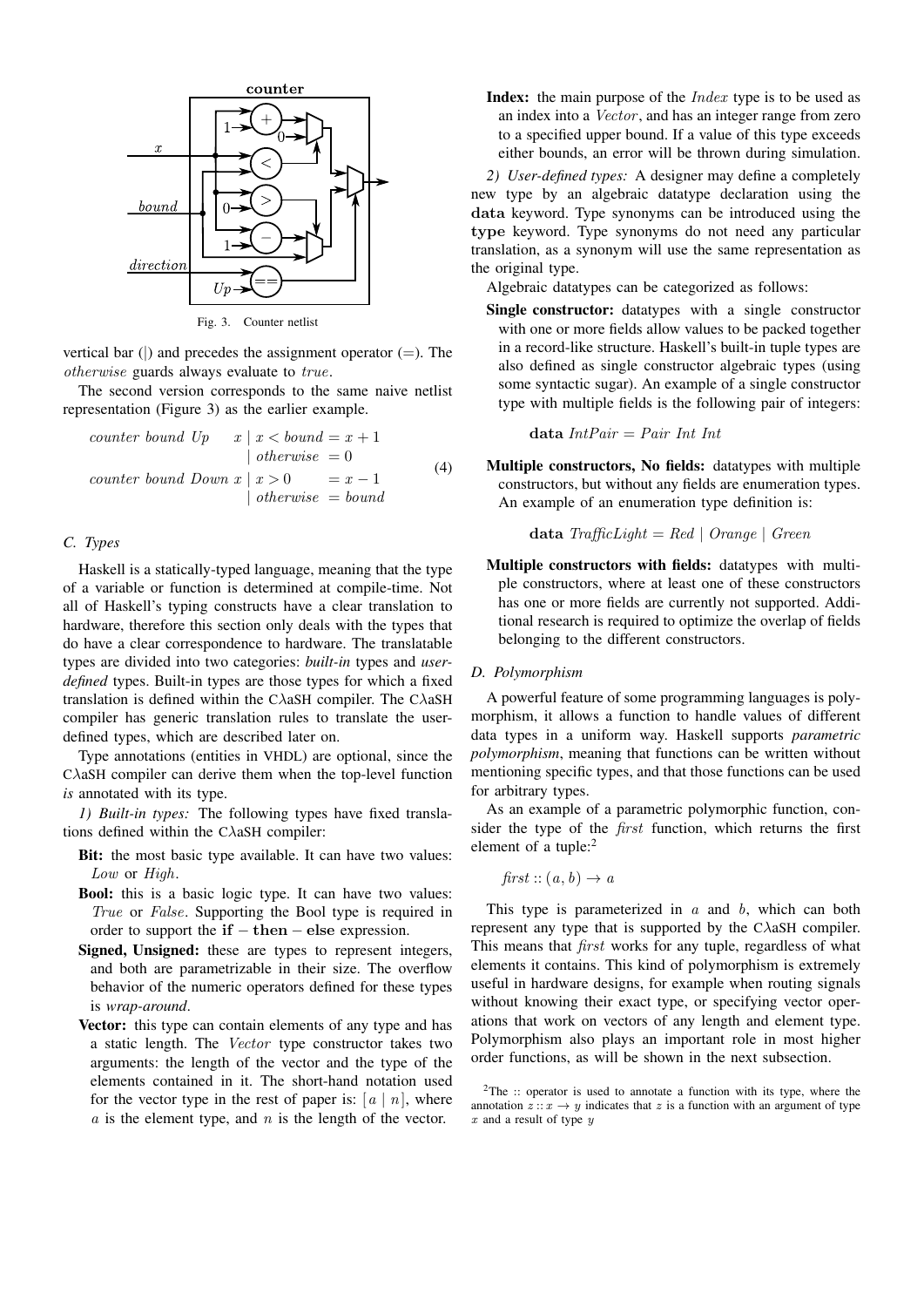Another type of polymorphism is *ad-hoc polymorphism*, which refers to functions that can be applied to arguments of a limited set to types. Furthermore, how such functions work may depend on the type of their arguments. For instance, multiplication only works for numeric types, and it works differently for e.g. integers and complex numbers.

In Haskell, ad-hoc polymorphism is achieved through the use of *type classes*, where a class definition provides the general interface of a function, and class *instances* define the functionality for the specific types. For example, all numeric operators are gathered in the Num class, so every type that wants to use those operators must be made an instance of Num.

By prefixing a type signature with class constraints, the constrained type parameters are forced to belong to that type class. For example, the arguments of the add function must belong to the Num type class because the add function adds them with the  $(+)$  operator:

add :: Num 
$$
a \Rightarrow a \to a \to a
$$
  
add a  $b = a + b$  (5)

CλaSH supports both parametric polymorphism and ad-hoc polymorphism. A circuit designer can specify his own type classes and corresponding instances. The  $C\lambda$ aSH compiler will infer the type of every polymorphic argument depending on how the function is applied. There is however one constraint: the top level function that is being translated cannot have polymorphic arguments. The arguments of the top-level cannot be polymorphic as there is no way to infer the *specific* types of the arguments.

With regard to the built-in types, it should be noted that members of some of the standard Haskell type classes are supported as built-in functions. These include: the numerial operators of  $Num$ , the equality operators of  $Eq$ , and the comparison (order) operators of Ord.

## *E. Higher-order functions & values*

Another powerful abstraction mechanism in functional languages is the concept of *functions as a first class value* and *higher-order functions*. These concepts allow a function to be treated as a value and be passed around, even as the argument of another function. The following example clarifies this concept:

$$
negativeVector \; xs = map \; not \; xs \tag{6}
$$

The code above defines the *negateVector* function, which takes a vector of booleans, xs, and returns a vector where all the values are negated. It achieves this by calling the map function, and passing it another *function*, boolean negation, and the vector of booleans, xs. The map function applies the negation function to all the elements in the vector.

The *map* function is called a higher-order function, since it takes another function as an argument. Also note that map is again a parametric polymorphic function: it does not pose any constraints on the type of the input vector, other than that its elements must have the same type as the first argument of

the function passed to  $map$ . The element type of the resulting vector is equal to the return type of the function passed, which need not necessarily be the same as the element type of the input vector. All of these characteristics can be inferred from the type signature of map:

$$
map :: (a \rightarrow b) \rightarrow [a \mid n] \rightarrow [b \mid n]
$$

In Haskell, there are two more ways to obtain a functiontyped value: partial application and lambda abstraction. Partial application means that a function that takes multiple arguments can be applied to a single argument, and the result will again be a function, but takes one argument less. As an example, consider the following expression, that adds one to every element of a vector:

$$
map (add 1) xs \tag{7}
$$

Here, the expression  $(add\ 1)$  is the partial application of the addition function to the value 1, which is again a function that adds 1 to its (next) argument.

A lambda expression allows a designer to introduce a function in any expression without first defining that function. Consider the following expression, which again adds 1 to every element of a vector:

$$
map\ (\lambda x \to x + 1)\ xs \tag{8}
$$

Finally, not only built-in functions can have higher-order arguments (such as the map function), but any function defined in  $C\lambda$ aSH may have functions as arguments. This allows the circuit designer to apply a large amount of code reuse. The only exception is again the top-level function: if a function-typed argument is not instantiated with an actual function, no hardware can be generated.

An example of a common circuit where higher-order functions and partial application lead to a very concise and natural description is a crossbar. The code (9) for this example can be seen below:

crossbar inputs selects = map (mur inputs) selects  
where  

$$
mux inp x = (inp! x)
$$
 (9)

The crossbar function selects those values from inputs that are indicated by the indexes in the vector selects. The crossbar is polymorphic in the width of the input (defined by the length of inputs), the width of the output (defined by the length of selects), and the signal type (defined by the element type of inputs). The type-checker can also automatically infer that selects is a vector of *Index* values due to the use of the vector indexing operator (!).

#### *F. State*

In a stateful design, the outputs depend on the history of the inputs, or the state. State is usually stored in registers, which retain their value during a clock cycle.

An important property in Haskell, and in many other functional languages, is *purity*. A function is said to be *pure* if it satisfies two conditions: 1) given the same arguments twice, it should return the same value in both cases, and 2) that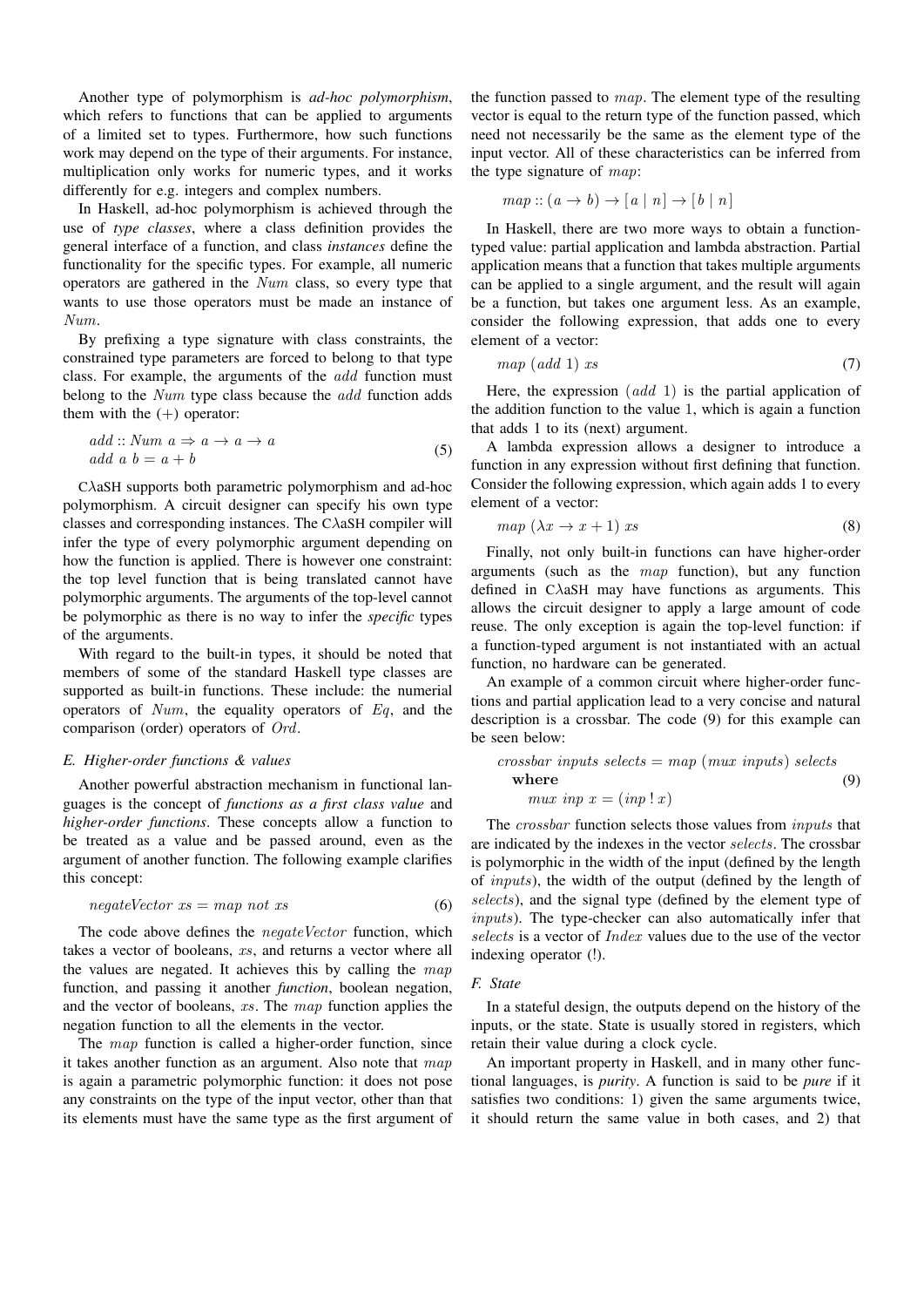

Fig. 4. Stateful Multiply-Accumulate

the function has no observable side-effects. Pure functions are a perfect match for combinational circuits, where the output solely depends on the inputs. When a circuit has state however, it can no longer be described by a pure function. CλaSH deals with the concept of state by making the current state an additional argument of the function, and the updated state part of the result. In this sense the descriptions made in  $C\lambda$ aSH are the combinational parts of a Mealy machine.

A simple example is adding an accumulator register to the earlier multiply-accumulate circuit, of which the resulting netlist can be seen in Figure 4:

$$
macS (State c) (a, b) = (State c', c')
$$
  
where  

$$
c' = mac a b c
$$
 (10)

Note that the macS function returns both the new state (State  $c'$ ) and the value of the output port  $(c')$ . The State wrapper indicates which arguments are part of the current state, and what part of the output is part of the updated state. This aspect will also be reflected in the type signature of the function. Abstracting the state of a circuit in this way makes it very explicit: which variables are part of the state is completely determined by the type signature. This approach to state is well suited to be used in combination with the existing code and language features, such as all the choice elements, as state values are just normal values from Haskell's point of view. Stateful descriptions are simulated using the recursive run function:

$$
run f s (i : inps) = o : (run f s' inps)
$$
  
where  

$$
(s', o) = f s i
$$
 (11)

The (:) operator is the list concatenation operator, where the left-hand side is the head of a list and the right-hand side is the remainder of the list. The run function applies the function the developer wants to simulate,  $f$ , to the current state, s, and the first input value, i. The result is the first output value,  $o$ , and the updated state  $s'$ . The next iteration of the run function is then called with the updated state,  $s'$ , and the rest of the inputs, inps. In the context of this paper, it is assumed that there is one input per clock cycle. However, this input can be a variable with multiple fields. Note that the order of  $s', o, s, i$  in the where clause of the run functions corresponds with the order of the input, output and state of the  $macS$  function (10). Thus, the expression below (12) simulates macS on *inputpairs* starting with the value 0:

$$
run\;macS\; (State\;0)\; inputpairs\qquad \qquad (12)
$$



The complete simulation can be compiled to an executable binary by a Haskell compiler, or executed in a Haskell interpreter. Both simulation paths require less effort from a circuit designer than first translating the description to VHDL and then running a VHDL simulation; it is also very likely that both simulation paths are much faster.

#### III. THE CλASH COMPILER

The prototype  $C\lambda$  as H compiler translates descriptions made in the C $\lambda$ aSH language as described in the previous section to synthesizable VHDL.

The Glasgow Haskell Compiler (GHC) [12] is an open source Haskell compiler that also provides a high level API to most of its internals. Furthermore, it provides several parts of the prototype compiler for free, such as the parser, the semantics checker, and the type checker. These parts together form the front-end of the prototype compiler pipeline, as seen in Figure 5.

The output of the GHC front-end consists of the translation of the original Haskell description to *Core* [13], which is a small typed functional language. This *Core* language is relatively easy to process compared to the larger Haskell language. A description in *Core* can still contain elements which have no direct translation to hardware, such as polymorphic types and function-valued arguments. Such a description needs to be transformed to a *normal form*, which corresponds directly to hardware. The second stage of the compiler, the *normalization* phase, exhaustively applies a set of *meaningpreserving* transformations on the *Core* description until this description is in a *normal form*. This set of transformations includes transformations typically found in reduction systems and lambda calculus, such as  $\beta$ -reduction and  $\eta$ -expansion. It also includes transformations that are responsible for the specialization of higher-order functions to 'regular' first-order functions, and specializing polymorphic types to concrete types.

The final step in the compiler pipeline is the translation to a VHDL *netlist*, which is a straightforward process due to the resemblance of a normalized description and a set of concurrent signal assignments. The end-product of the CλaSH compiler is called a VHDL *netlist* as the result resembles an actual netlist description, and the fact that it is VHDL is only an implementation detail; e.g., the output could have been Verilog or even EDIF. For verification purposes of the generated VHDL, the compiler also creates a test bench and corresponding input, allowing a developer to compare the external behavior of the VHDL netlist against the original CλaSH design.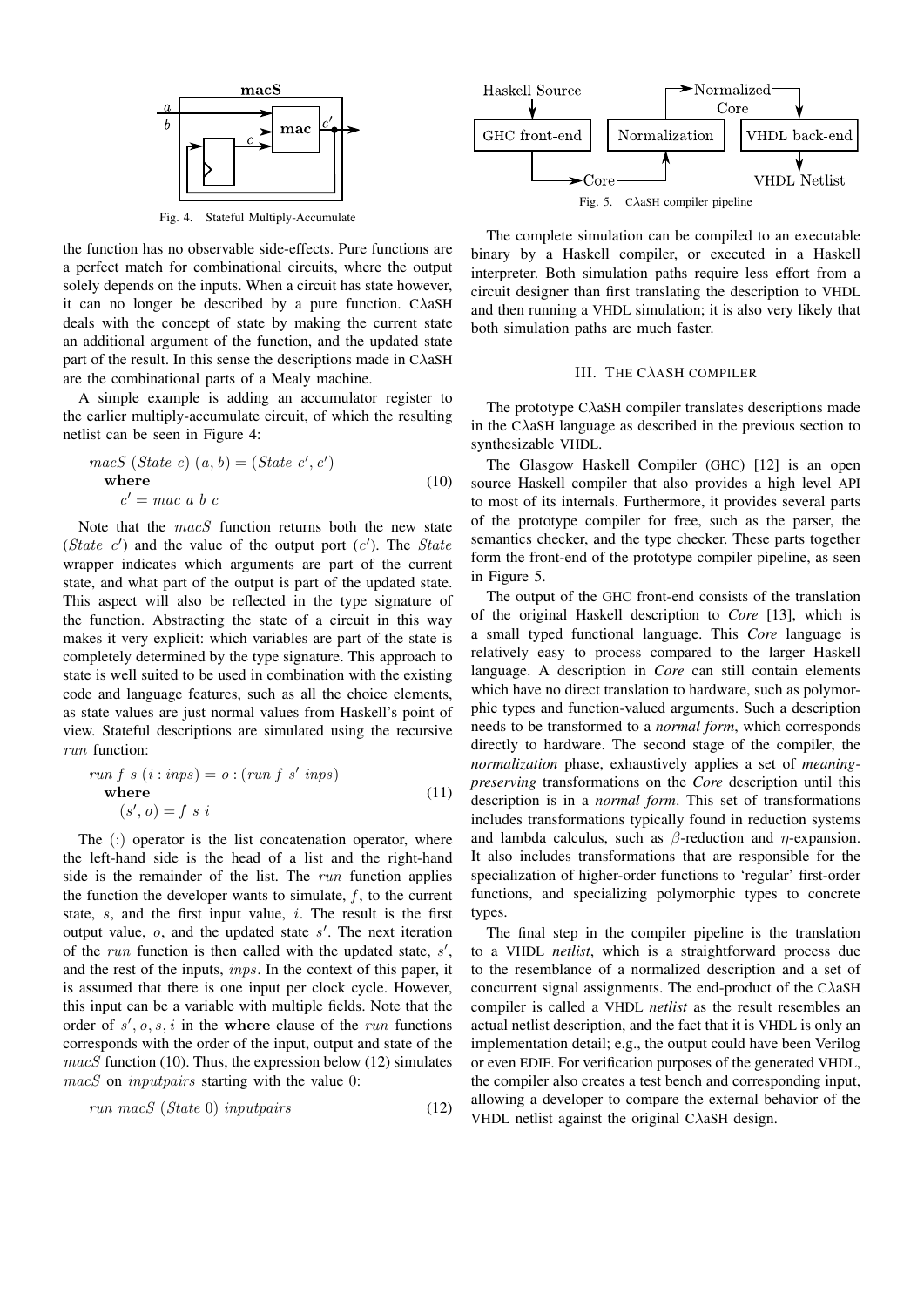

## *A. FIR Filter*

An example of a common hardware design where the relation between functional languages and mathematical functions, combined with the use of higher-order functions leads to a very natural description is a FIR filter:

$$
y_t = \sum_{i=0}^{n-1} x_{t-i} \cdot h_i \tag{13}
$$

A FIR filter multiplies fixed constants  $(h)$  with the current and a few previous input samples  $(x)$ . Each of these multiplications are summed, to produce the result at time  $t$ . The equation of a FIR filter is equivalent to the equation of the dot-product of two vectors, which is shown below:

$$
\mathbf{a} \bullet \mathbf{b} = \sum_{i=0}^{n-1} a_i \cdot b_i \tag{14}
$$

The equation for the dot-product is easily and directly implemented using higher-order functions:

$$
as \bullet bs = fold (+) (zipWith (*) as bs)
$$
 (15)

The  $zipWith$  function is very similar to the  $map$  function seen earlier: It takes a function, two vectors, and then applies the function to each of the elements in the two vectors pairwise (*e.g.*,  $zipWith$  (\*) [1, 2] [3, 4] becomes  $[1 * 3, 2 * 4]$ ).

The fold function takes a binary function, a single vector, and applies the function to the first two elements of the vector. It then applies the function to the result of the first application and the next element in the vector. This continues until the end of the vector is reached. The result of the fold function is the result of the last application. It is obvious that the zipWith (∗) function is pairwise multiplication and that the  $fold (+)$  function is summation. The complete definition of the FIR filter in  $C \lambda$ aSH is:

$$
fir (State (xs, hs)) x =(State (shiftInto x xs, hs), (x \triangleright xs) \bullet hs)
$$
 (16)

where the vector xs contains the previous input samples, the vector  $hs$  contains the FIR coefficients, and  $x$  is the current input sample. The concatenate operator  $(\triangleright)$  creates a new vector by placing the current sample  $(x)$  in front of the previous samples vector  $(xs)$ . The code for the shiftInto



Fig. 7. CPU with higher-order Function Units

function, that adds the new input sample  $(x)$  to the list of previous input samples (xs) and removes the oldest sample, is shown below:

$$
shiftInto x x s = x \triangleright init x s \tag{17}
$$

where the init function returns all but the last element of a vector. The resulting netlist of a 4-taps FIR filter, created by specializing the vectors of the FIR code to a length of 4, is depicted in Figure 6.

## *B. Higher-order CPU*

This section discusses a somewhat more elaborate example in which user-defined higher-order function, partial application, lambda expressions, and pattern matching are exploited. The example concerns a CPU which consists of four function units,  $fu_0, \ldots, fu_3$ , (see Figure 7) that each perform some binary operation.

Every function unit has seven data inputs (of type Signed 16), and two address inputs (of type *Index* 6). The latter two addresses indicate which of the seven data inputs are to be used as operands for the binary operation the function unit performs.

These seven data inputs consist of one external input  $x$ , two fixed initialization values (0 and 1), and the previous outputs of the four function units. The output of the CPU as a whole is the previous output of  $f_{u_3}$ .

Function units  $fu_1, fu_2$ , and  $fu_3$  can perform a fixed binary operation, whereas  $fu_0$  has an additional input for an opcode to choose a binary operation out of a few possibilities. Each function unit outputs its result into a register, i.e., the state of the CPU. This state can e.g. be defined as follows:

$$
type\; CpuState = State\;[{\it Signed}\;16\;|\;4]
$$

i.e., the state consists of a vector of four elements of type Signed 16. The type of the CPU as a whole can now be defined as (Opcode will be defined later):

$$
cpu::CpuState\rightarrow (Signed 16, Opcode, [(Index 6, Index 6) | 4])\rightarrow (CpuState, Signed 16)
$$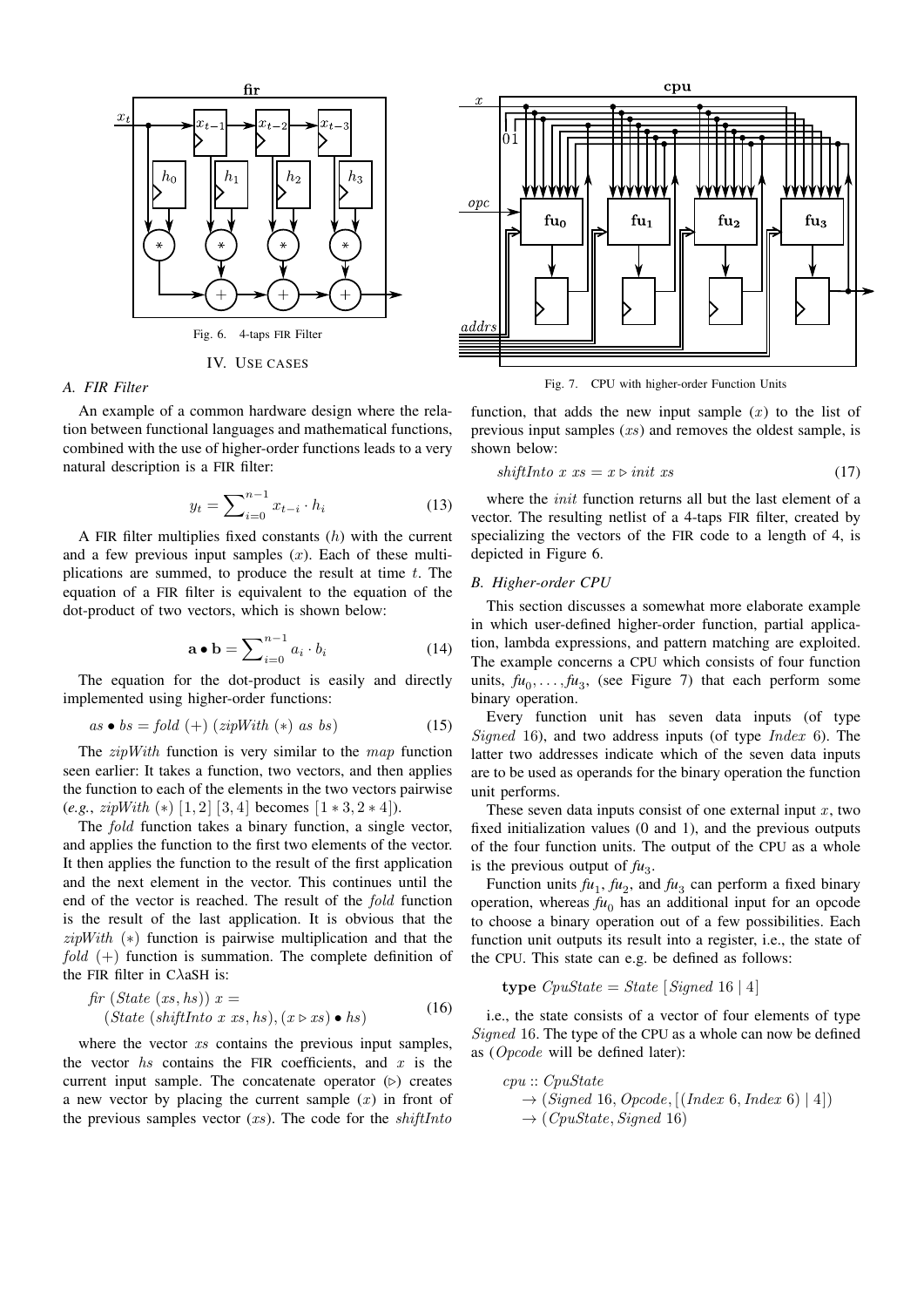Note that this type fits the requirements of the *run* function. Every function unit can be defined by the following higherorder function, fu, which takes three arguments: the operation op that the function unit should perform, the seven inputs, and the address pair  $(a_0, a_1)$ . It selects two inputs, based on the addresses, and applies the given operation to them, returning the result:

$$
fu \text{ } op \text{ } inputs \text{ } (a_0, a_1) =
$$
  
op (inputs ! a<sub>0</sub>) (inputs ! a<sub>1</sub>) (18)

Using partial application we now define:

$$
fu_1 = fu \ addfu_2 = fu \ subfu_3 = fu \ mul
$$
 (19)

Note that the types of these functions can be derived from the type of the  $cpu$  function, thus determining what component instantiations are needed. For example, the function add should take two *Signed* 16 values and also deliver a *Signed* 16 value.

In order to define  $fu_0$ , the Opcode type and the multiop function that chooses a specific operation given the opcode, are defined first. It is assumed that the binary functions shift (where  $shift \, a \, b$  shifts  $a$  by the number of bits indicated by b) and  $xor$  (for the bitwise  $xor$ ) exist.

**data** 
$$
Opcode = Shift | Xor | Equal
$$
  
\n*multiple Shift* = *shift*  
\n*multiple Xor* = *xor*  
\n*multiple Equal* =  $\lambda a b \rightarrow \text{if } a == b \text{ then } 1 \text{ else } 0$  (20)

Note that the result of multiop is a binary function from two Signed 16 values into one Signed 16 value; this is supported by C $\lambda$ aSH. The complete definition of  $fu_0$ , which takes an opcode as additional argument, is:

$$
fu_0 \ c = fu \ (multiop \ c)
$$
 (21)

The complete definition of the cpu function is (note that addrs contains four address pairs):

$$
cpu (State s) (x, opc, address) = (State s', out)
$$
  
\nwhere  
\n
$$
inputs = x \triangleright (0 \triangleright (1 \triangleright s))
$$
  
\n
$$
s' = [f\mu_0 opc inputs (address 10)
$$
  
\n
$$
, fu_1 \quad inputs (address 11)
$$
  
\n
$$
, fu_2 \quad inputs (address 12)
$$
  
\n
$$
, fu_3 \quad inputs (address 13)
$$
  
\n
$$
out = last s
$$

Due to space restrictions, Figure 7 does not show the internals of each function unit. We remark that  $C\lambda$ aSH generates e.g. *multiop* as a subcomponent of  $f_{u_0}$ .

While the CPU has a simple (and maybe not very useful) design, it illustrates some possibilities that CλaSH offers and suggests how to write actual designs.

### V. RELATED WORK

This section describes the features of existing (functional) hardware description languages and highlights the advantages that  $C\lambda$ aSH has over existing work.

HML [5] is a hardware modeling language based on the strict functional language ML, and has support for polymorphic types and higher-order functions. There is no direct simulation support for HML, so a description in HML has to be translated to VHDL and the translated description can then be simulated in a VHDL simulator. Certain aspects of HML, such as higherorder functions are however not supported by the VHDL translator [14]. The C $\lambda$ aSH compiler on the other hand can correctly translate all of its language constructs.

Like the research presented in this paper, many functional hardware description languages have a foundation in the functional programming language Haskell. Hawk [6] is a hardware modeling language embedded in Haskell and has sequential environments that make it easier to specify stateful computation (by using the ST monad). Hawk specifications can be simulated; to the best knowledge of the authors there is, however, no support for automated circuit synthesis.

The ForSyDe [10] system uses Haskell to specify abstract system models. A designer can model systems using heterogeneous models of computation, which include continuous time, synchronous and untimed models of computation. Using socalled domain interfaces a designer can simulate electronic systems which have both analog and digital parts. ForSyDe has several backends including simulation and automated synthesis, though automated synthesis is restricted to the synchronous model of computation. Although ForSyDe offers higher-order functions and polymorphism, ForSyDe's choice elements are limited to if − then − else and case expressions. ForSyDe's explicit conversions, where functions have to be wrapped in processes and processes have to be wrapped in systems, combined with the explicit instantiations of components, also makes ForSyDe far more verbose than CλaSH.

Lava [7], [9] is a HDL embedded in Haskell which focuses on the structural representation of hardware. Like CλaSH, Lava has support for polymorphic types and higher-order functions. Besides support for simulation and circuit synthesis, Lava descriptions can be interfaced with formal method tools for formal verification. As discussed in the introduction, taking the embedded language approach does not allow for Haskell's choice elements to be captured within the circuit descriptions. In this respect  $C\lambda$  as H differs from Lava, in that all of Haskell's choice elements, such as case-expressions and pattern matching, are synthesized to choice elements in the eventual circuit. Consequently, descriptions containing rich control structures can be specified in a more user-friendly way in  $C\lambda$ aSH than possible within Lava, and hence are less error-prone.

Bluespec [15] is a high-level synthesis language that features guarded atomic transactions and allows for the automated derivation of control structures based on these atomic transactions. Bluespec, like CλaSH, supports polymorphic typing and function-valued arguments. Bluespec's syntax and language